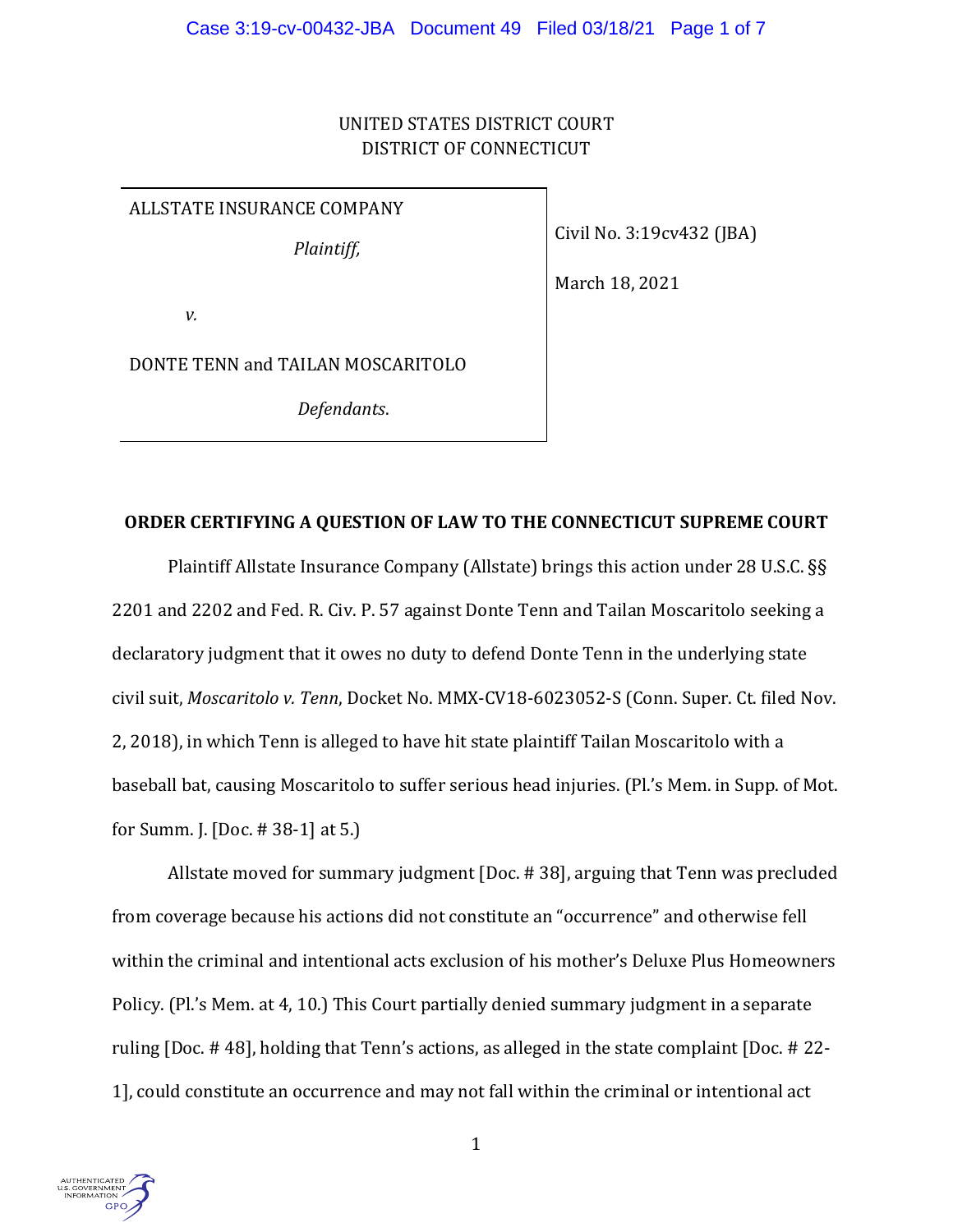## Case 3:19-cv-00432-JBA Document 49 Filed 03/18/21 Page 2 of 7

exclusion. However, the Court reserved decision on Plaintiff's contention that Tenn's *nolo contendere* plea to the state criminal assault charges against him for his role in the incident triggers the criminal acts exclusion, thereby precluding Tenn from coverage. (Pl.'s Mem. at 4.) For the reasons that follow, this Court certifies to the Connecticut Supreme Court the question of whether Tenn's *nolo contendere* plea can trigger the "criminal acts" exclusion in Allstate's insurance policy.

# **I. Background**

On October 10, 2016, Tenn struck Moscaritolo, causing Moscaritolo to suffer a traumatic brain injury and numerous other head injuries. <sup>1</sup> Tenn was arrested on November 2, 2016 and pled *nolo contendere* to assault in the first degree. He was sentenced to twelve years of incarceration, with execution suspended after two years, and three years of probation upon release. (*See* Tenn Criminal Conviction, Ex. 4 to Pl.'s Mem. [Doc. # 38-6] at 2.)

Moscaritolo brought suit against Tenn in Connecticut Superior Court for the Judicial District of Middlesex on November 27, 2018 alleging assault, negligent assault, intentional infliction of emotional distress, and negligent infliction of emotional distress. In the state complaint, Moscaritolo alleges that Tenn "forcefully struck" him about the head and body with a baseball bat and that the incident was both a "result of [Tenn's] willful, wanton, intentional and malicious acts" and "of [his] negligence, carelessness, and heedlessness." (Underlying State Compl. [Doc. # 1-2] at 2-3.)

<sup>&</sup>lt;sup>1</sup> These facts reflect those detailed in Allstate's Local Rule 56(a)1 Statement and are undisputed by either Defendant in responsive pleadings or at the Oral Argument held on January 28, 2021. (*See* Pl.'s Local R. 56(a)1, Ex. A to Pl.'s Mot. for Summ. J. [Doc. # 38-2].)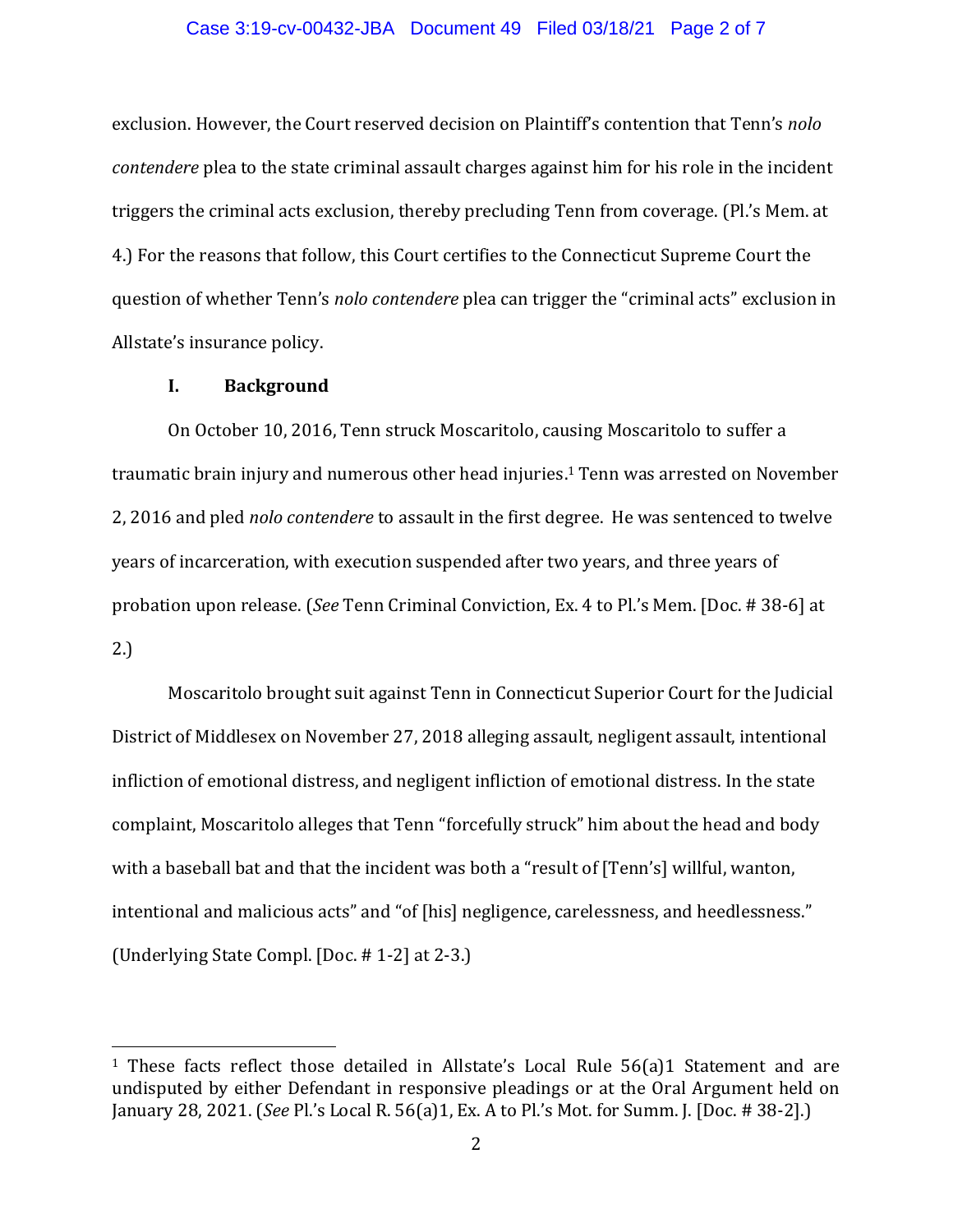## Case 3:19-cv-00432-JBA Document 49 Filed 03/18/21 Page 3 of 7

Tenn's mother Stephanie L. Patrick was the policyholder of Deluxe Plus Homeowners Policy No. 025 027 727, which provides coverage to Tenn as a resident relative of the household and, in the event of suit against an insured person arising from an occurrence under the policy, "provide[s] a defense with counsel of [Allstate's] choice, even if the allegations are groundless, false or fraudulent." (Affidavit of Allstate Agent Cheryl Hughes, Ex. 2 to Pl.'s Mot. [Doc. # 38-4] at 2; Homeowners Policy, Ex. A to Pl.'s Amend. Compl. [Doc. #22-1] at 46.) However, the policy excludes coverage for damages "which may reasonably be expected to result from the intentional or criminal acts of the insured person, . . . regardless of whether or not such insured person is actually charged with, or convicted of a crime." (Homeowners Policy at 46.)

Allstate received notice of Tenn's encounter with Moscaritolo and the resulting coverage claim on June 19, 2018. (Hughes Affidavit at 3.) It filed this complaint for declaratory judgment in the District of Connecticut on March 25, 3019 [Doc. # 1]. Plaintiff Allstate moved for summary judgment on August 27, 2020 [Doc. # 38], and this Court, after examining the state complaint and relevant caselaw, determined that Moscaritolo's conclusory allegations in the state complaint that Tenn acted intentionally were not substantive enough to preclude Tenn from coverage under the policy. (*See* Order Denying Summ. J. [Doc. # 48].) However, the Court reserved decision on whether Tenn's conviction for the assault, based on his *nolo contendere* plea, may automatically trigger the criminal acts exclusion of Allstate's policy.

# **II. Discussion**

Under Connecticut law, a *nolo contendere* plea, also referred to as an *Alford* plea, may not be used in "subsequent civil action[s] or administrative proceeding[s] to establish

3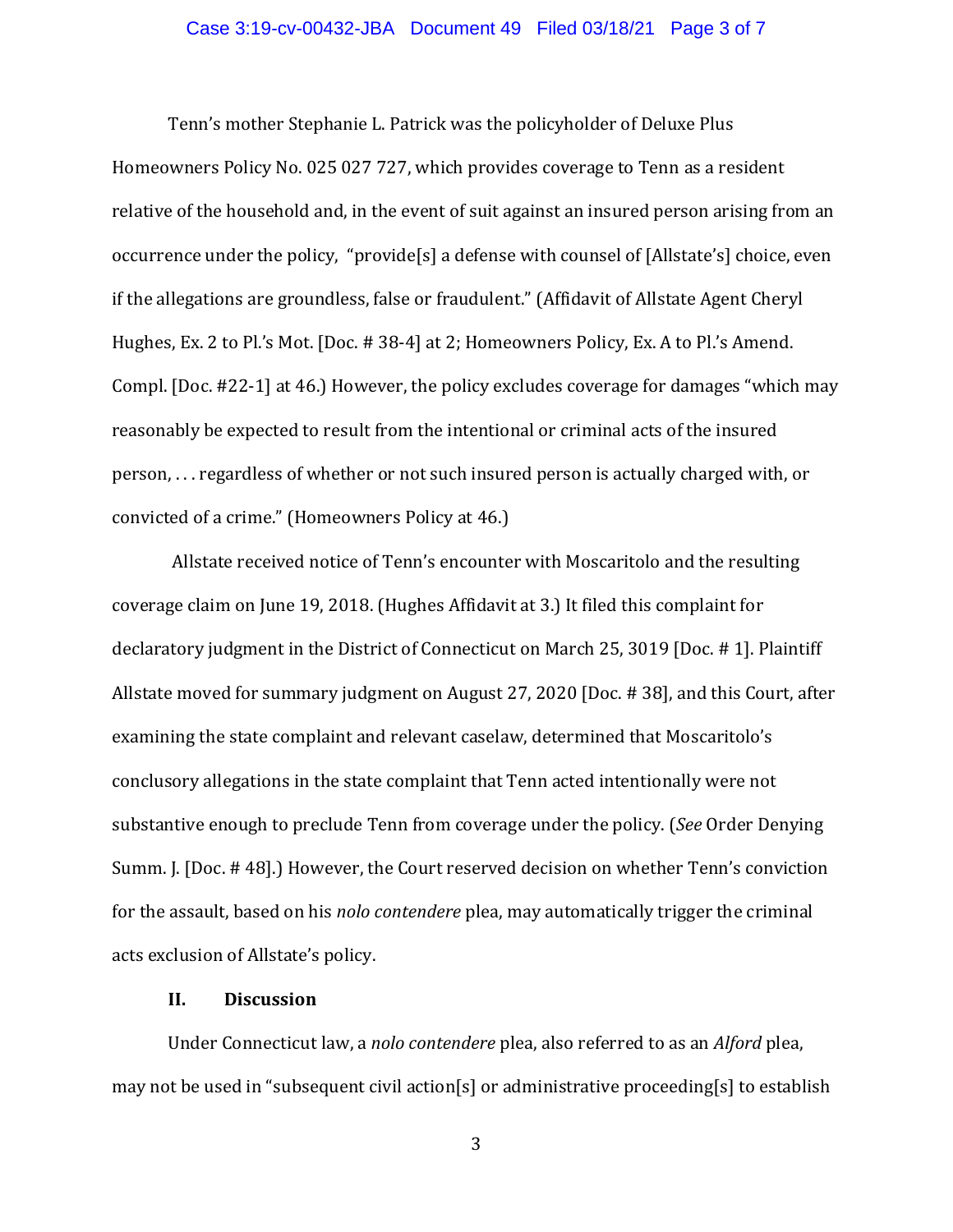## Case 3:19-cv-00432-JBA Document 49 Filed 03/18/21 Page 4 of 7

either an admission of guilt or the fact of criminal conduct." *Town of Groton v. United Steelworkers of Am.*, 254 Conn. 35, 49, 51 (2000). However, the plea may result in other collateral consequences, such as loss of parental custody or a violation of probation, where the fact of conviction itself, regardless of the defendant's underlying conduct, violates certain established and legally-binding conditions. *See State v. Daniels,* 248 Conn. 64, 73 (1999) ("We recognize that the defendant's conviction based on his *Alford* plea would establish a violation of the conditions of the defendant's probation."); *Godin v. Godin*, No. FA93 53345, 1995 WL 491420, at \*2 (Conn. Super. Ct. Aug. 8, 1995) (holding that the father's "'alford' pleas [] do[] not alter the fact of conviction" for the purposes of denying him joint custody of his children). Allstate argues that preclusion of coverage under the Policy's criminal exclusion clause predicated on the *nolo* plea, even without proof of underlying criminal conduct, is one of those collateral consequences. (Pl.'s Mem. at 21.)

A court may certify a question of state law for review by the Connecticut Supreme Court "if the answer may be determinative of an issue in pending litigation in the certifying court and if there is no controlling appellate decision, constitutional provision or statute of this state." CONN. GEN. STAT. § 51-199b. The Second Circuit has previously certified, and the Connecticut Supreme Court accepted, this question of whether a conviction resulting from a *nolo contendere* plea precludes insurance coverage under a criminal acts policy exclusion. *Northfield Ins. Co. v. Derma Clinic, Inc*., 440 F.3d 86, 93 (2d Cir. 2006) ("[W]e think the Supreme Court of Connecticut should decide whether a plea of *nolo contendere* and the resulting conviction can be used to trigger a criminal acts exclusion in an insurance policy."); *see also* Letter dated 5/31/06 from the State of Connecticut/Supreme Court Appellate Court, accepted the questions of law certified by the USCA 2nd Cir., *Northfield Ins. Co. v. Derma Clinic*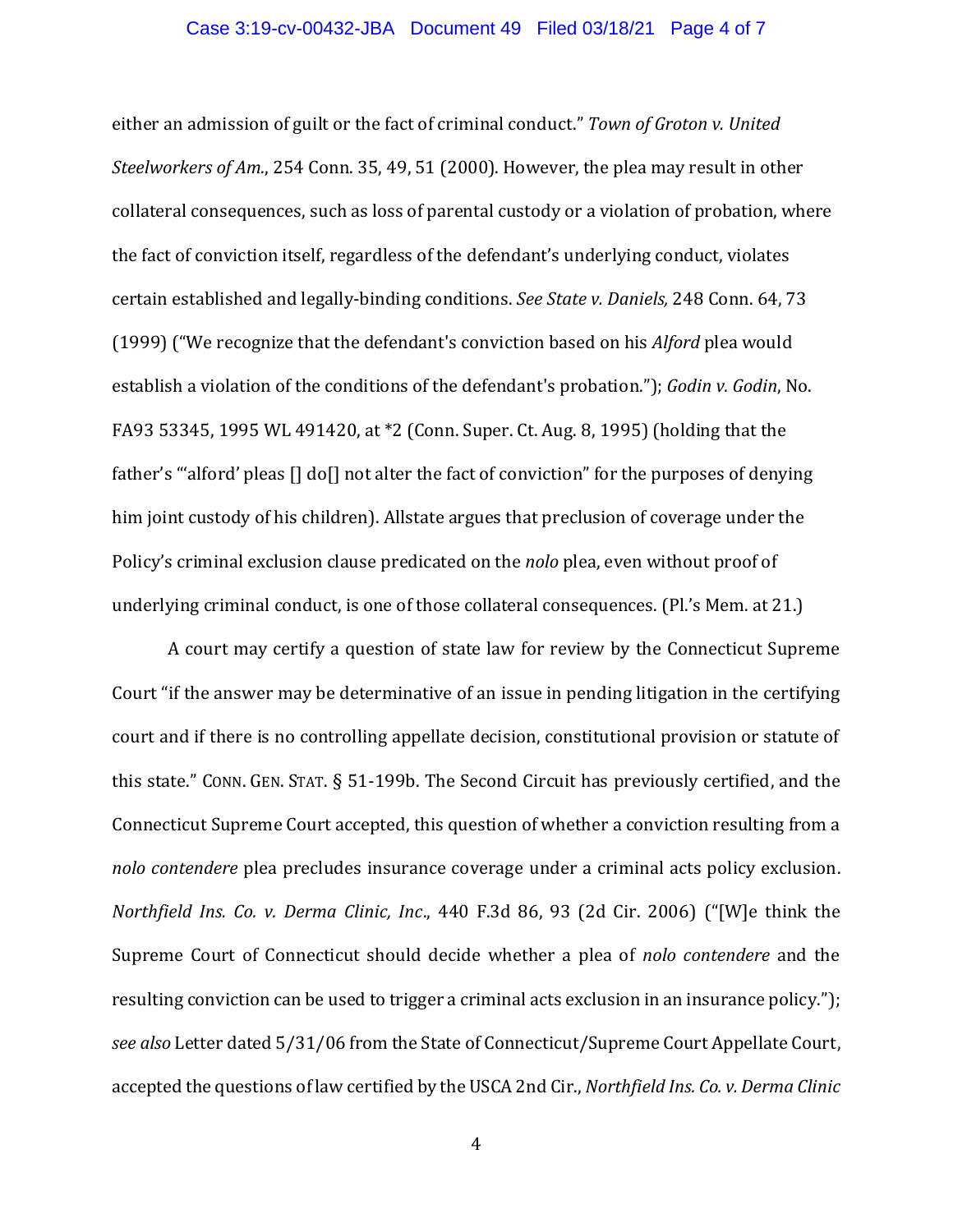## Case 3:19-cv-00432-JBA Document 49 Filed 03/18/21 Page 5 of 7

*Inc.*, No. 04-2056 (2d Cir. June 7, 2006). The question presented stemmed from a series of cases analyzing the collateral consequences of *nolo contendere* pleas in Connecticut, including *Allstate Ins. Co. v. Simansky,* 45 Conn.Supp. 623, 629 (Conn. Super. Ct. 1998), which held that the fact of conviction itself triggered the criminal acts exclusion of the policy, and *Town of Groton*, 254 Conn. at 51, which established that *nolo* pleas cannot be used to prove underlying criminal conduct. The Second Circuit did not find *Simansky* determinative in *Derma Clinic* because its holding relied on reasoning established in *Sokoloff v. Saxbe*, another Second Circuit case to which "the Supreme Court of Connecticut has specifically noted that it does not wholly subscribe." *Northfield*, 440 F.3d at 92–93 (referencing *Sokoloff v. Saxbe*, 501 F.2d 571, 574 (2d Cir.1974)). Recognizing the absence of controlling appellate authority on this issue, the Second Circuit exercised its authority under 2nd Cir. R. § 0.27 and CONN. GEN. STAT. § 51–199b(d) to certify the question to the Connecticut Supreme Court. However, *Derma Clinic* settled before the question was answered and the jurisprudence remains inconclusive. *See* Order Requesting Withdrawal, *Northfield Ins. Co. v. Derma Clinic Inc.,* No. 04-2056 (2d Cir. July 31, 2006); *Pac. Emps. Ins. Co. v. Travelers Cas. & Sur. Co*., 888 F. Supp. 2d 271, 282 (D. Conn. 2012) ("[T]he *Derma Clinic* case was resolved before the Connecticut Supreme Court had the opportunity to respond.").

This Court finds this unanswered question to be determinative here. If Tenn's plea of *nolo contendere* triggers the criminal acts exclusion clause of Allstate's policy, then summary judgment should be granted to Plaintiff. However, if the limitations on the use of *nolo contendere* pleas in subsequent civil actions extend to insurance coverage, then Plaintiff's motion may fail because the state complaint alleges conduct that could be covered by the policy.

5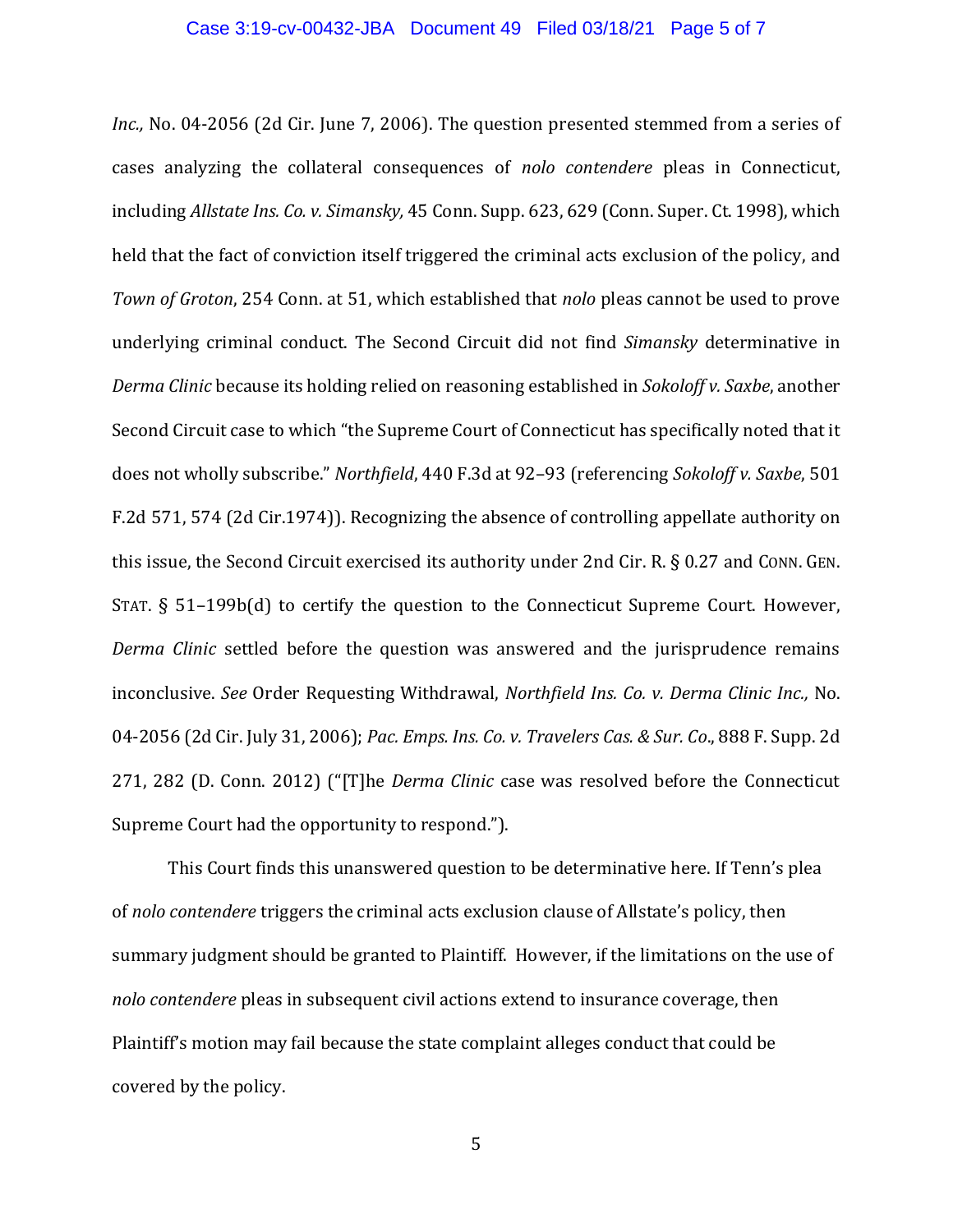## Case 3:19-cv-00432-JBA Document 49 Filed 03/18/21 Page 6 of 7

Where an open question of state law prevents the proper determination of a case, that question may be certified to the Connecticut Supreme Court for resolution. CONN. GEN. STAT. § 51–199b(d); *see Ballou v. Law Offs. Howard Lee Schiff, P.C*., 713 F. Supp. 2d 79, 80 (D. Conn. 2010), *certified question answered*, 304 Conn. 348 (2012); *Hernandez v. Apple Auto Wholesalers of Waterbury LLC,* No. 3:17-cv-1857 (VAB), 2020 WL 2542752, at \*6-\*7 (D. Conn. May 18, 2020), *certified questions pending*, No. SC 20481 (Conn. argued Nov. 16, 2020). As the impact of Defendant's *nolo contendere* plea is outcome determinative in this case, certification is warranted.

This Court respectfully certifies the following question to the Connecticut Supreme Court:

1. Whether a plea of *nolo contendere* and the resulting conviction can be used to trigger a criminal acts exclusion in an insurance policy.

*See Northfield*, 440 F.3d at 90. In accordance with CONN. GEN.STAT. § 51–199b(d), the Connecticut Supreme Court may reformulate the question as necessary. The names and addresses of counsel of record are as follows. Plaintiff Allstate is represented by Michele C. Wojcik and Paige D. Beisner of Nuzzo & Roberts, LLC, One Town Center, PO Box 747, Cheshire, CT 06410. Defendant Donte Tenn is represented by Ronald S. Johnson of the Law Office of Ronald S. Johnson, 100 Wells St., Suite 2C, Hartford, CT 06130, and Defendant Tailan Moscaritolo is represented by Eamon T. Donovan of Donovan & Morello, Cromwell West Office Park, 154 West St., Building 3, Cromwell, CT 06416.

Accordingly, it is hereby ordered that the Clerk of this Court transmit to the Clerk of the Connecticut Supreme Court a complete set of the briefs, appendices, and records filed

6